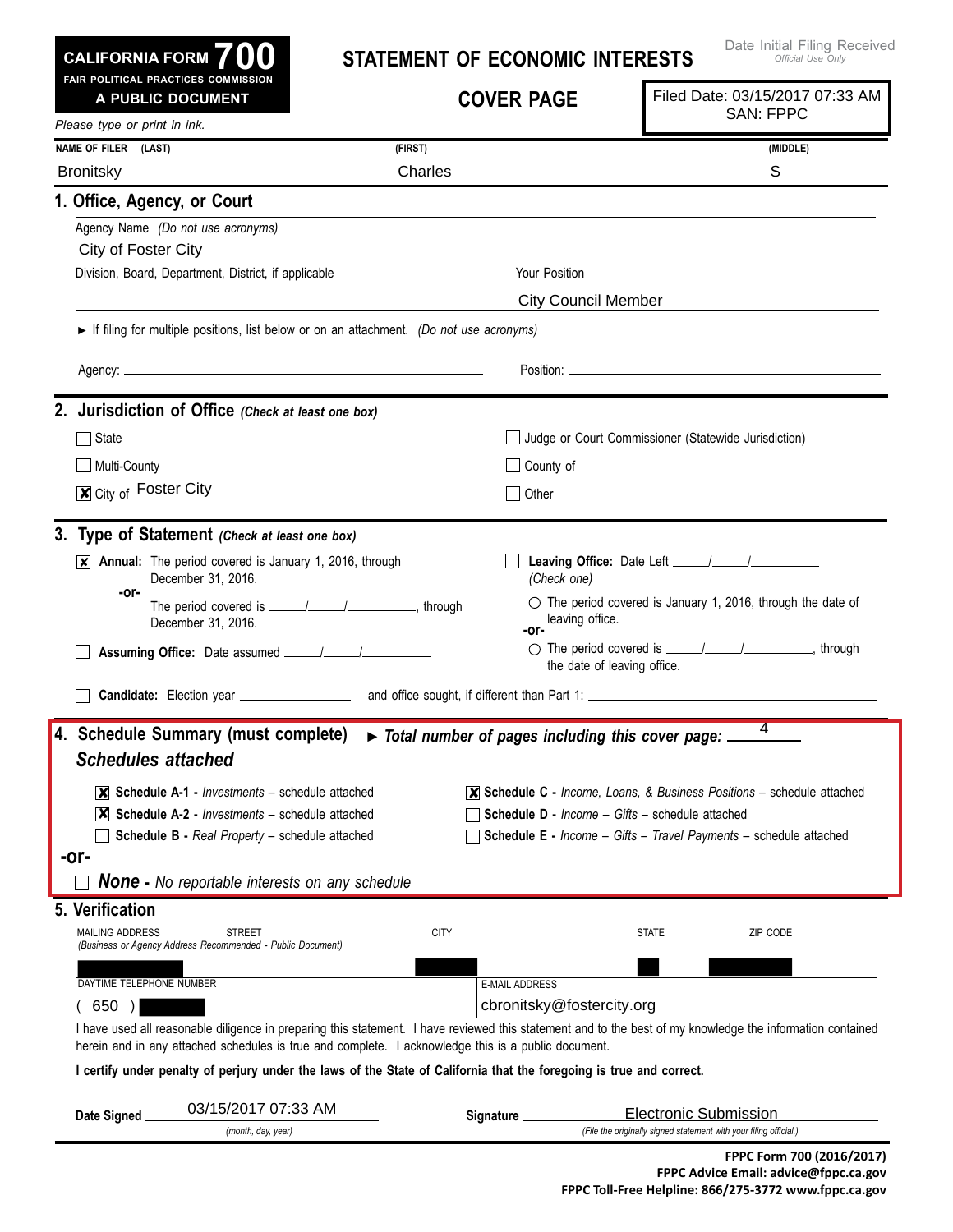## **Schedule A-1 Investments**



**700 Fair Political Practices Commission**

Name

|  |  | Stocks, Bonds, and Other Interests |
|--|--|------------------------------------|
|  |  |                                    |

(Ownership Interest is Less Than 10%) *Do not attach brokerage or financial statements.*

Charles Bronitsky

| NAME OF BUSINESS ENTITY                                                                                            | NAME OF BUSINESS ENTITY                                                                                            |
|--------------------------------------------------------------------------------------------------------------------|--------------------------------------------------------------------------------------------------------------------|
| State Farm - Sep-IRA                                                                                               |                                                                                                                    |
| <b>GENERAL DESCRIPTION OF THIS BUSINESS</b>                                                                        | <b>GENERAL DESCRIPTION OF THIS BUSINESS</b>                                                                        |
| <b>Retirement Account</b>                                                                                          |                                                                                                                    |
| FAIR MARKET VALUE                                                                                                  | <b>FAIR MARKET VALUE</b>                                                                                           |
| $$2,000 - $10,000$<br>$\vert$ \$10,001 - \$100,000                                                                 | $$2,000 - $10,000$<br>\$10,001 - \$100,000                                                                         |
| \$100,001 - \$1,000,000<br>Over \$1,000,000                                                                        | Over \$1,000,000<br>\$100,001 - \$1,000,000                                                                        |
|                                                                                                                    |                                                                                                                    |
| NATURE OF INVESTMENT Mutual Fund<br><b>Stock</b><br>$\vert \bm{\mathsf{X}} \vert$ Other .                          | NATURE OF INVESTMENT<br>Stock<br>Other                                                                             |
| (Describe)                                                                                                         | (Describe)                                                                                                         |
| Partnership ◯ Income Received of \$0 - \$499<br>◯ Income Received of \$500 or More (Report on Schedule C)          | Partnership ○ Income Received of \$0 - \$499<br>◯ Income Received of \$500 or More (Report on Schedule C)          |
| IF APPLICABLE, LIST DATE:                                                                                          | IF APPLICABLE, LIST DATE:                                                                                          |
| 16<br>16.                                                                                                          | 16<br>16                                                                                                           |
| <b>ACQUIRED</b><br><b>DISPOSED</b>                                                                                 | <b>DISPOSED</b><br><b>ACQUIRED</b>                                                                                 |
|                                                                                                                    |                                                                                                                    |
| NAME OF BUSINESS ENTITY                                                                                            | > NAME OF BUSINESS ENTITY                                                                                          |
| GENERAL DESCRIPTION OF THIS BUSINESS                                                                               | <b>GENERAL DESCRIPTION OF THIS BUSINESS</b>                                                                        |
|                                                                                                                    |                                                                                                                    |
|                                                                                                                    |                                                                                                                    |
| FAIR MARKET VALUE                                                                                                  | FAIR MARKET VALUE                                                                                                  |
| $$2,000 - $10,000$<br>$$10,001 - $100,000$                                                                         | \$10,001 - \$100,000<br>$\frac{1}{2}$ \$2,000 - \$10,000                                                           |
| \$100,001 - \$1,000,000<br>Over \$1,000,000                                                                        | Over \$1,000,000<br>$$100,001 - $1,000,000$                                                                        |
| NATURE OF INVESTMENT                                                                                               | NATURE OF INVESTMENT                                                                                               |
| Stock<br>Other<br>(Describe)                                                                                       | Stock<br>Other<br>(Describe)                                                                                       |
| Partnership ( Income Received of \$0 - \$499                                                                       | Partnership ◯ Income Received of \$0 - \$499                                                                       |
| $\bigcirc$ Income Received of \$500 or More (Report on Schedule C)                                                 | ◯ Income Received of \$500 or More (Report on Schedule C)                                                          |
|                                                                                                                    |                                                                                                                    |
| IF APPLICABLE, LIST DATE:                                                                                          | IF APPLICABLE, LIST DATE:                                                                                          |
| 16<br>16                                                                                                           | 16<br>16                                                                                                           |
| <b>ACQUIRED</b><br><b>DISPOSED</b>                                                                                 | <b>ACQUIRED</b><br><b>DISPOSED</b>                                                                                 |
| NAME OF BUSINESS ENTITY                                                                                            | > NAME OF BUSINESS ENTITY                                                                                          |
|                                                                                                                    |                                                                                                                    |
| <b>GENERAL DESCRIPTION OF THIS BUSINESS</b>                                                                        | <b>GENERAL DESCRIPTION OF THIS BUSINESS</b>                                                                        |
|                                                                                                                    |                                                                                                                    |
| <b>FAIR MARKET VALUE</b>                                                                                           | <b>FAIR MARKET VALUE</b>                                                                                           |
| $$2,000 - $10,000$<br>$$10,001 - $100,000$                                                                         | $$2,000 - $10,000$<br>$$10,001 - $100,000$                                                                         |
| \$100,001 - \$1,000,000<br>Over \$1,000,000                                                                        | $$100,001 - $1,000,000$<br>Over \$1,000,000                                                                        |
| NATURE OF INVESTMENT                                                                                               | NATURE OF INVESTMENT                                                                                               |
| Stock<br>Other                                                                                                     | Other<br><b>Stock</b>                                                                                              |
| (Describe)                                                                                                         | (Describe)                                                                                                         |
| Partnership $\bigcirc$ Income Received of \$0 - \$499<br>◯ Income Received of \$500 or More (Report on Schedule C) | Partnership $\bigcirc$ Income Received of \$0 - \$499<br>◯ Income Received of \$500 or More (Report on Schedule C) |
| IF APPLICABLE. LIST DATE:                                                                                          | IF APPLICABLE, LIST DATE:                                                                                          |
| 16<br>16                                                                                                           | 16<br>16                                                                                                           |
| <b>DISPOSED</b><br><b>ACQUIRED</b>                                                                                 | <b>ACQUIRED</b><br><b>DISPOSED</b>                                                                                 |
|                                                                                                                    |                                                                                                                    |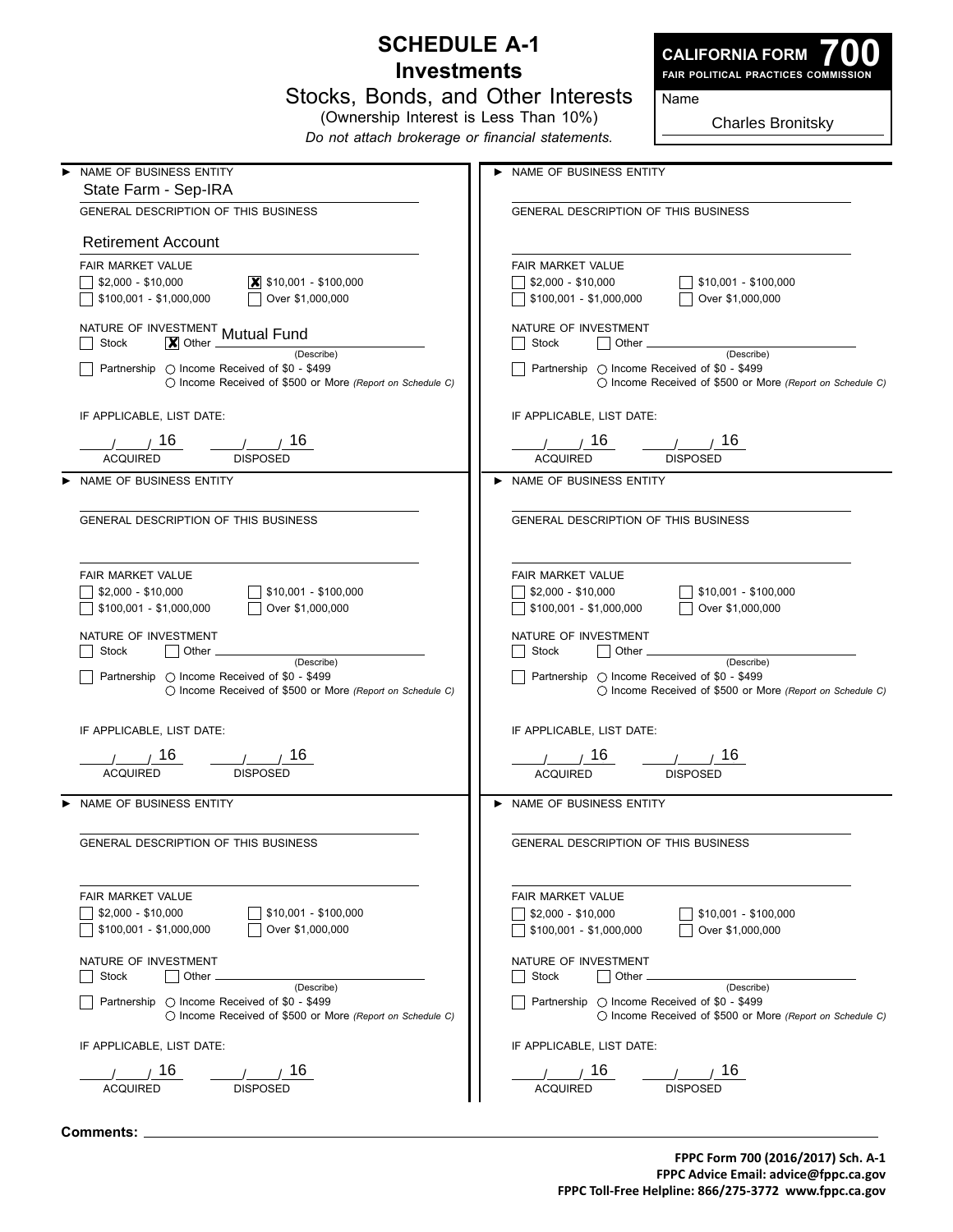## **Schedule A-2 Investments, Income, and Assets of Business Entities/Trusts**

**700 Fair Political Practices Commission CALIFORNIA FORM**

Name

(Ownership Interest is 10% or Greater)

Charles Bronitsky

| > 1. BUSINESS ENTITY OR TRUST                                                                                                                                                   | 1. BUSINESS ENTITY OR TRUST                                                                                  |
|---------------------------------------------------------------------------------------------------------------------------------------------------------------------------------|--------------------------------------------------------------------------------------------------------------|
| <b>Bronitsky Law Offices</b>                                                                                                                                                    | Martha G. Bronitsky, Chap. 13 Trustee                                                                        |
| Name                                                                                                                                                                            | Name                                                                                                         |
| 2501 Park Boulevard, Palo Alto, CA 94306                                                                                                                                        | 22320 Foothill Boulevard, Suite 150, Hayward, CA                                                             |
| Address (Business Address Acceptable)                                                                                                                                           | Address (Business Address Acceptable)                                                                        |
| Check one                                                                                                                                                                       | Check one                                                                                                    |
| $\Box$ Trust, go to 2                                                                                                                                                           | $\Box$ Trust, go to 2                                                                                        |
| $\mathbf{\times}$ Business Entity, complete the box, then go to 2                                                                                                               | $\vert\bm{\mathsf{X}}\vert$ Business Entity, complete the box, then go to 2                                  |
| GENERAL DESCRIPTION OF THIS BUSINESS                                                                                                                                            | GENERAL DESCRIPTION OF THIS BUSINESS                                                                         |
| Law Practice                                                                                                                                                                    | <b>Bankruptcy Trustee</b>                                                                                    |
| IF APPLICABLE. LIST DATE:                                                                                                                                                       | FAIR MARKET VALUE                                                                                            |
| FAIR MARKET VALUE                                                                                                                                                               | IF APPLICABLE, LIST DATE:                                                                                    |
| $$0 - $1,999$                                                                                                                                                                   | $$0 - $1,999$                                                                                                |
| $\frac{1}{\sqrt{16}}$ $\frac{16}{\sqrt{16}}$ $\frac{1}{\sqrt{16}}$                                                                                                              | $\frac{1}{\sqrt{16}}$ $\frac{16}{\sqrt{16}}$ $\frac{1}{\sqrt{16}}$                                           |
| $$2,000 - $10,000$                                                                                                                                                              | \$2,000 - \$10,000                                                                                           |
| \$10,001 - \$100,000                                                                                                                                                            | \$10,001 - \$100,000                                                                                         |
| $\vert$ \$100,001 - \$1,000,000                                                                                                                                                 | $\vert$ \$100,001 - \$1,000,000                                                                              |
| Over \$1,000,000                                                                                                                                                                | Over \$1,000,000                                                                                             |
| NATURE OF INVESTMENT                                                                                                                                                            | NATURE OF INVESTMENT                                                                                         |
| <b>Partnership</b> $\boxed{\mathbf{X}}$ Sole Proprietorship $\boxed{\phantom{a}}$                                                                                               | Partnership Sole Proprietorship <b>X</b> Trust                                                               |
| Other                                                                                                                                                                           | Other                                                                                                        |
| YOUR BUSINESS POSITION                                                                                                                                                          | <b>Trustee</b><br>YOUR BUSINESS POSITION                                                                     |
| 2. IDENTIFY THE GROSS INCOME RECEIVED (INCLUDE YOUR PRO RATA                                                                                                                    | 2. IDENTIFY THE GROSS INCOME RECEIVED (INCLUDE YOUR PRO RATA                                                 |
| SHARE OF THE GROSS INCOME TO THE ENTITY/TRUST)                                                                                                                                  | SHARE OF THE GROSS INCOME TO THE ENTITY/TRUST)                                                               |
| $\Box$ \$10,001 - \$100,000                                                                                                                                                     | $\Box$ \$10,001 - \$100,000                                                                                  |
| $$0 - $499$                                                                                                                                                                     | $$0 - $499$                                                                                                  |
| <b>X</b> OVER \$100,000                                                                                                                                                         | <b>X</b> OVER \$100,000                                                                                      |
| \$500 - \$1.000                                                                                                                                                                 | \$500 - \$1,000                                                                                              |
| $$1,001 - $10,000$                                                                                                                                                              | $$1,001 - $10,000$                                                                                           |
| INCOME OF \$10,000 OR MORE (Attach a separate sheet if necessary.)<br>X Names listed below<br>  None<br>or<br>Peter N. Brewer, Intero Real Estate Services, Michael<br>Chalhoub | INCOME OF \$10,000 OR MORE (Attach a separate sheet if necessary.)<br><b>X</b> None or<br>Names listed below |
| ▶ 4. INVESTMENTS AND INTERESTS IN REAL PROPERTY HELD OR                                                                                                                         | ▶ 4. INVESTMENTS AND INTERESTS IN REAL PROPERTY HELD OR                                                      |
| LEASED BY THE BUSINESS ENTITY OR TRUST                                                                                                                                          | LEASED BY THE BUSINESS ENTITY OR TRUST                                                                       |
| Check one box:                                                                                                                                                                  | Check one box:                                                                                               |
| INVESTMENT                                                                                                                                                                      | <b>INVESTMENT</b>                                                                                            |
| <b>REAL PROPERTY</b>                                                                                                                                                            | <b>REAL PROPERTY</b>                                                                                         |
| Name of Business Entity, if Investment, or                                                                                                                                      | Name of Business Entity, if Investment, or                                                                   |
| Assessor's Parcel Number or Street Address of Real Property                                                                                                                     | Assessor's Parcel Number or Street Address of Real Property                                                  |
| Description of Business Activity or                                                                                                                                             | Description of Business Activity or                                                                          |
| City or Other Precise Location of Real Property                                                                                                                                 | City or Other Precise Location of Real Property                                                              |
| FAIR MARKET VALUE                                                                                                                                                               | FAIR MARKET VALUE                                                                                            |
| IF APPLICABLE, LIST DATE:                                                                                                                                                       | IF APPLICABLE, LIST DATE:                                                                                    |
| $$2,000 - $10,000$                                                                                                                                                              | $$2,000 - $10,000$                                                                                           |
| 16                                                                                                                                                                              | 16                                                                                                           |
| 16                                                                                                                                                                              | 16                                                                                                           |
| $$10,001 - $100,000$                                                                                                                                                            | $$10,001 - $100,000$                                                                                         |
| <b>ACQUIRED</b>                                                                                                                                                                 | <b>ACQUIRED</b>                                                                                              |
| <b>DISPOSED</b>                                                                                                                                                                 | <b>DISPOSED</b>                                                                                              |
| \$100,001 - \$1,000,000                                                                                                                                                         | $$100,001 - $1,000,000$                                                                                      |
| Over \$1,000,000                                                                                                                                                                | Over \$1,000,000                                                                                             |
| NATURE OF INTEREST                                                                                                                                                              | NATURE OF INTEREST                                                                                           |
| Property Ownership/Deed of Trust                                                                                                                                                | Property Ownership/Deed of Trust                                                                             |
| Partnership                                                                                                                                                                     | Partnership                                                                                                  |
| Stock                                                                                                                                                                           | Stock                                                                                                        |
| Other                                                                                                                                                                           | Other                                                                                                        |
| Leasehold                                                                                                                                                                       | Leasehold                                                                                                    |
| Yrs. remaining                                                                                                                                                                  | Yrs. remaining                                                                                               |
| Check box if additional schedules reporting investments or real property                                                                                                        | Check box if additional schedules reporting investments or real property                                     |
| are attached                                                                                                                                                                    | are attached                                                                                                 |